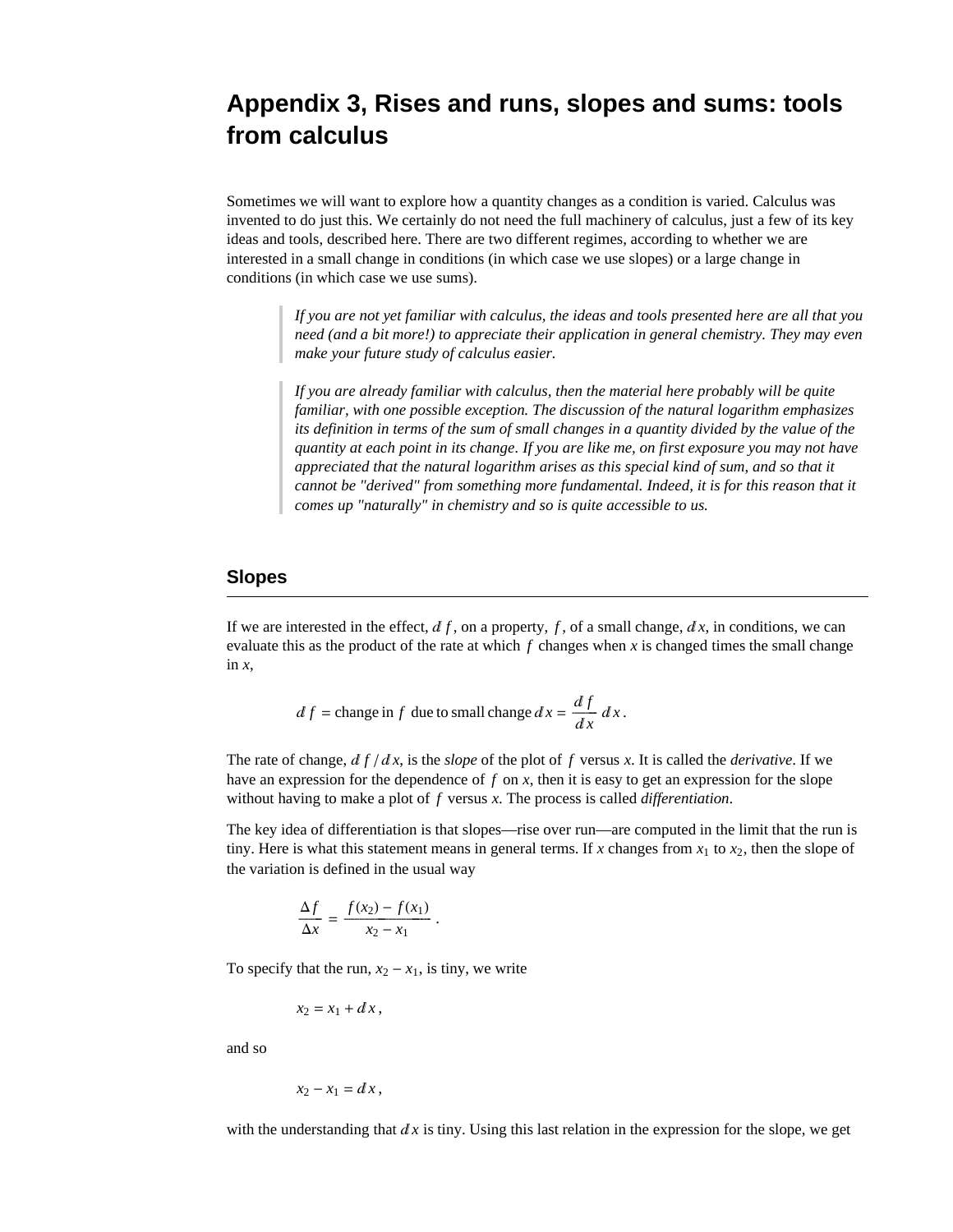$$
\frac{df}{dx} = \lim_{dx \to 0} \frac{f(x + dx) - f(x)}{dx},
$$

where we have replace the specific value  $x_1$  by the general value  $x$ . This is as the fundamental definition of slope for tiny runs. To see just what the definition means and how powerful it is, let's apply it to the several kinds of variations,  $f(x)$ , that arise in chemistry.

### $\blacksquare$  Linear variation,  $f(x) = ax$

The simplest example is a linear variations, *a x*. If we plot this we will get a straight line extending from the origin with slope *a*. Here is what we get using the definition of slope.

$$
\frac{df}{dx} = \frac{f(x + dx) - f(x)}{dx}
$$

$$
= \frac{a(x + dx) - ax}{dx}
$$

$$
= \frac{ax + adx - ax}{dx}
$$

$$
= a.
$$

Just as we expect, the slope evaluates to *a*.

## $\blacksquare$  Quadratic variation,  $f(x) = ax^2$

Here is what we get for a quadratic variation,  $a x^2$ .

$$
\frac{df}{dx} = \frac{f(x + dx) - f(x)}{dx}
$$

$$
= \frac{a(x + dx)^2 - ax^2}{dx}
$$

$$
= \frac{ax^2 + 2ax dx + a(dx)^2 - ax^2}{dx}
$$

$$
= 2ax + a dx
$$

$$
= 2ax.
$$

In the last step, we use the fact that we are interested in values  $dx$  that are tiny ("infinitesimally small") and so that, in the numerator of the second to last line, the term  $a dx$  is negligible compared to 2 *a x*. Here is a plot of  $f = 3x^2$  and the slope,  $df/dx = 6x$  at several points.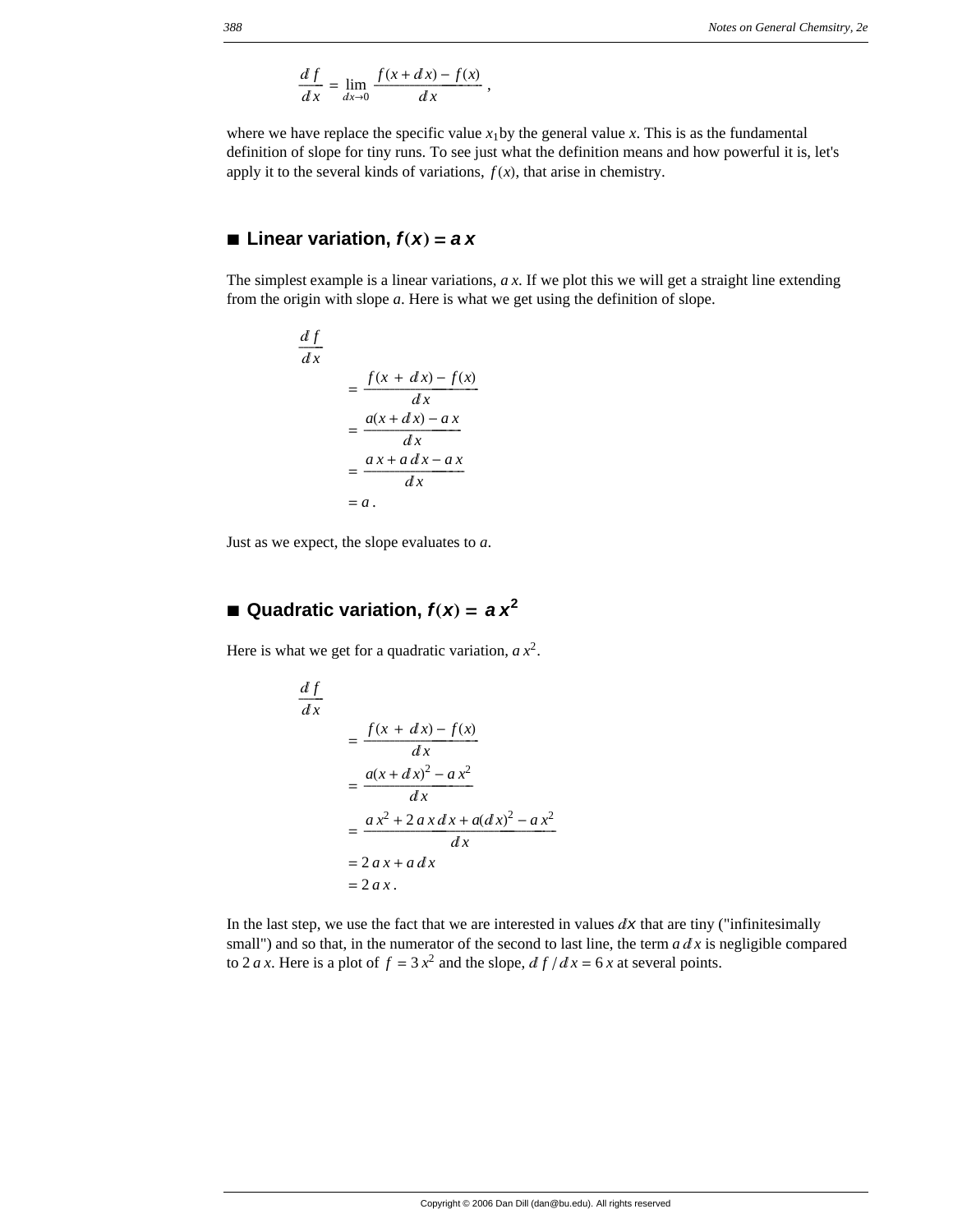

Function 3  $x^2$  and its slope, 6  $x$ , at  $x = 1.1$  and  $x = 3$ . The straight lines are the slope of the function when it has the values indicated by the dots.

I find it almost magical that we can evaluate an analytical expression for the slope of the function—the line tangent to the plot of the function—at any point.

### $\blacksquare$  General variation,  $f(x) = a x^n$

We can show in the same way that for positive integers *n*, the slope  $f(x) = a x^n$  is

$$
\frac{df}{dx} = n \, a \, x^{n-1}.
$$

See if you can do this.

## $\blacksquare$  Inverse linear variation,  $f(x) = ax^{-1}$

Here is the slope when a property is inversely proportional to a quantity *x*.

$$
\frac{df}{dx} = \frac{f(x + dx) - f(x)}{dx}
$$

$$
= \left(\frac{a}{x + dx} - \frac{a}{x}\right) / dx
$$

$$
= \left(\frac{ax}{(x + dx)x} - \frac{a(x + dx)}{x(x + dx)}\right) / dx
$$

$$
= \left(\frac{ax - ax - a dx}{x^2 - x dx}\right) / dx
$$

$$
= \left(\frac{-a}{x^2 - x dx}\right)
$$

$$
= -\frac{a}{x^2}.
$$

In the last step, we use the fact that we are interested in values  $dx$  that are tiny ("infinitesimally small") and so that, in the denominator of the second to last line, the term  $x \, dx$  is negligible compared to  $x^2$ . Here is a plot of  $f = 2x^{-1}$  and the slope,  $df/dx = -2x^{-2}$  at several points.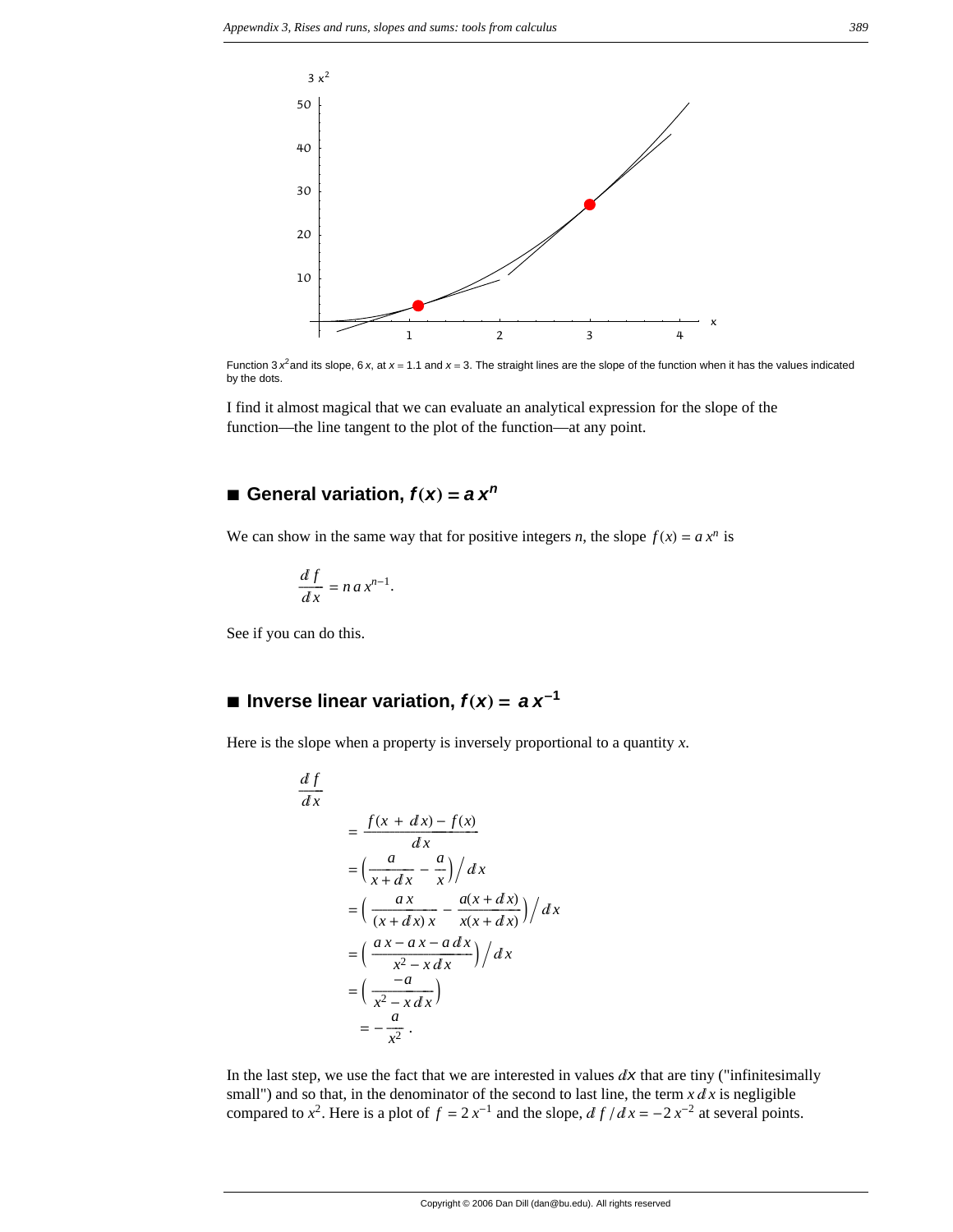

Function  $2 x^{-1}$  and its slope,  $-2 x^{-2}$ , at  $x = 1.1$  and  $x = 3$ . The straight lines are the slope of the function when it has the values indicated by the dots.

## $\blacksquare$  **Inverse quadratic variation,**  $f(x) = a x^{-2}$

Here is the slope when a property is inversely proportional to the square of a quantity *x*.

$$
\frac{df}{dx} = \frac{f(x + dx) - f(x)}{dx}
$$
  
\n
$$
= \left(\frac{a}{(x + dx)^2} - \frac{a}{x^2}\right) / dx
$$
  
\n
$$
= \left(\frac{ax^2}{(x + dx)^2 x^2} - \frac{a(x + dx)^2}{x^2 (x + dx)^2}\right) / dx
$$
  
\n
$$
= \left(\frac{ax^2 - ax^2 - 2ax dx - a dx^2}{x^4 + 2x^3 dx + x^2 dx^2}\right) / dx
$$
  
\n
$$
= \frac{-2ax - a dx}{x^4 + 2x^3 dx + x^2 dx^2}
$$
  
\n
$$
= -\frac{2a}{x^3}.
$$

In the last step, we use the fact that we are interested in values  $dx$  that are tiny ("infinitesimally small") and so that, in the second to last line, in the numerator the term  $a \, dx$  is negligible compared to 2 *a x*, and in the denominator the terms  $2 x^3 dx + x^2 dx^2$  are negligible compared to  $x^4$ . Here is a plot of  $f = 3x^{-2}$  and the slope,  $df/dx = -6x^{-3}$  at several points.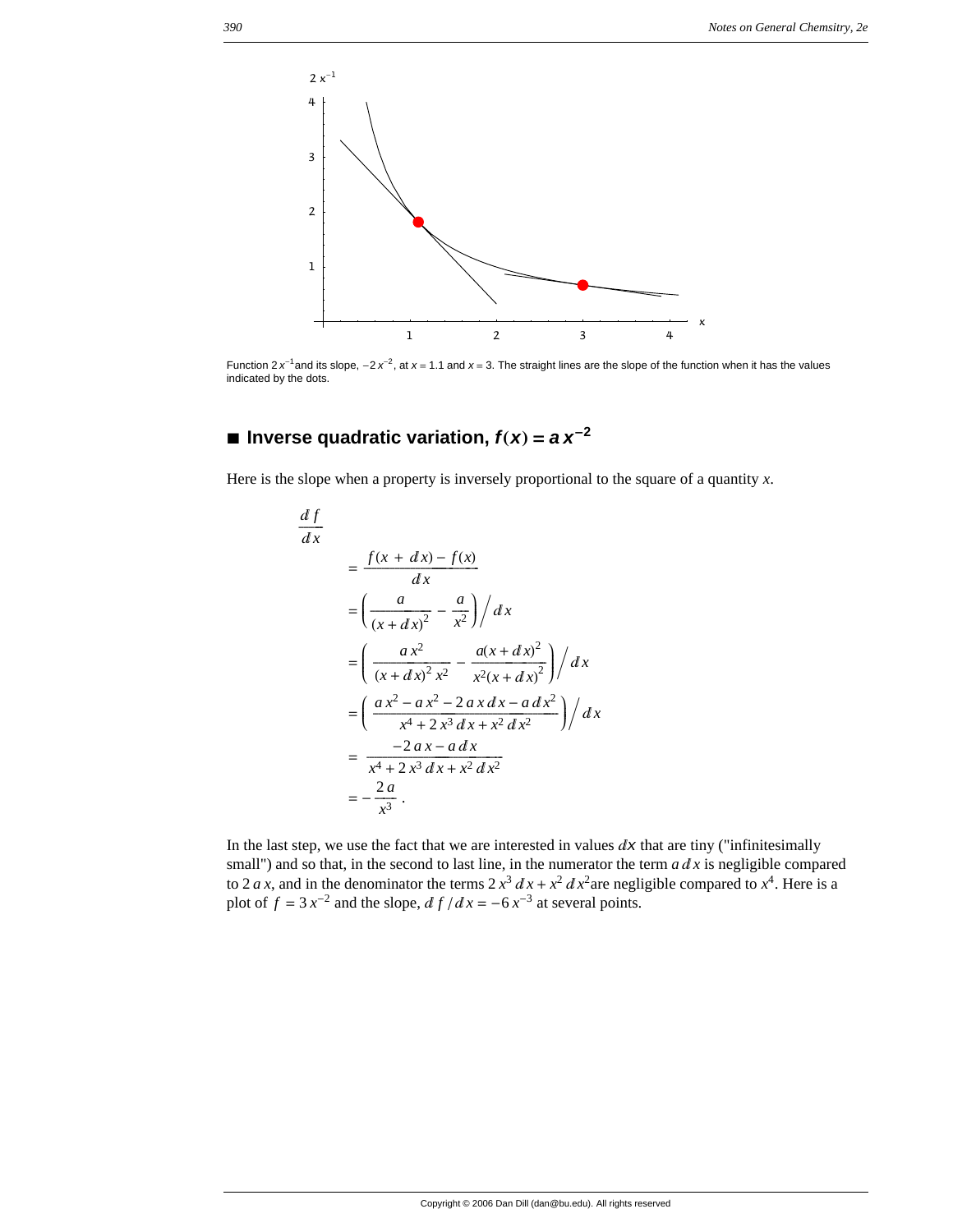

Function 3  $x^{-2}$  and its slope,  $-6x^{-3}$ , at  $x = 0.6$  and  $x = 1.2$ . The straight lines are the slope of the function when it has the values indicated by the dots.

## $\blacksquare$  General variation,  $f(x) = a x^{-n}$

We can show in the same way that for positive integers *n*, the slope of  $f(x) = a x^{-n}$  is

$$
\frac{df}{dx} = -n a x^{-(n+1)}.
$$

See if you can do this.

## $\blacksquare$  **Trigonometric variation,**  $f(x) = \sin(ax)$

Here is the slope when a property is proportional to the  $sin(a x)$ .

$$
\frac{df}{dx} = \frac{f(x + dx) - f(x)}{dx}
$$
  
= 
$$
\frac{\sin(ax + a dx) - \sin(ax)}{dx}
$$
  
= 
$$
\frac{\sin(ax)\cos(a dx) + \cos(ax)\sin(a dx) - \sin(ax)}{dx}
$$
  
= 
$$
\frac{\sin(ax) + \cos(ax) a dx - \sin(ax)}{dx}
$$
  
= 
$$
a \cos(ax)
$$

Here we use the trigonometric identity  $sin(a + b) = sin(a) cos(b) + cos(a) sin(b)$ , and the fact that for *x* tiny,  $sin(x) = x$  and  $cos(x) = 1$ . Here is a plot of  $f = sin(2x)$  and the slope,  $df/dx = 2 cos(2x)$  at several points.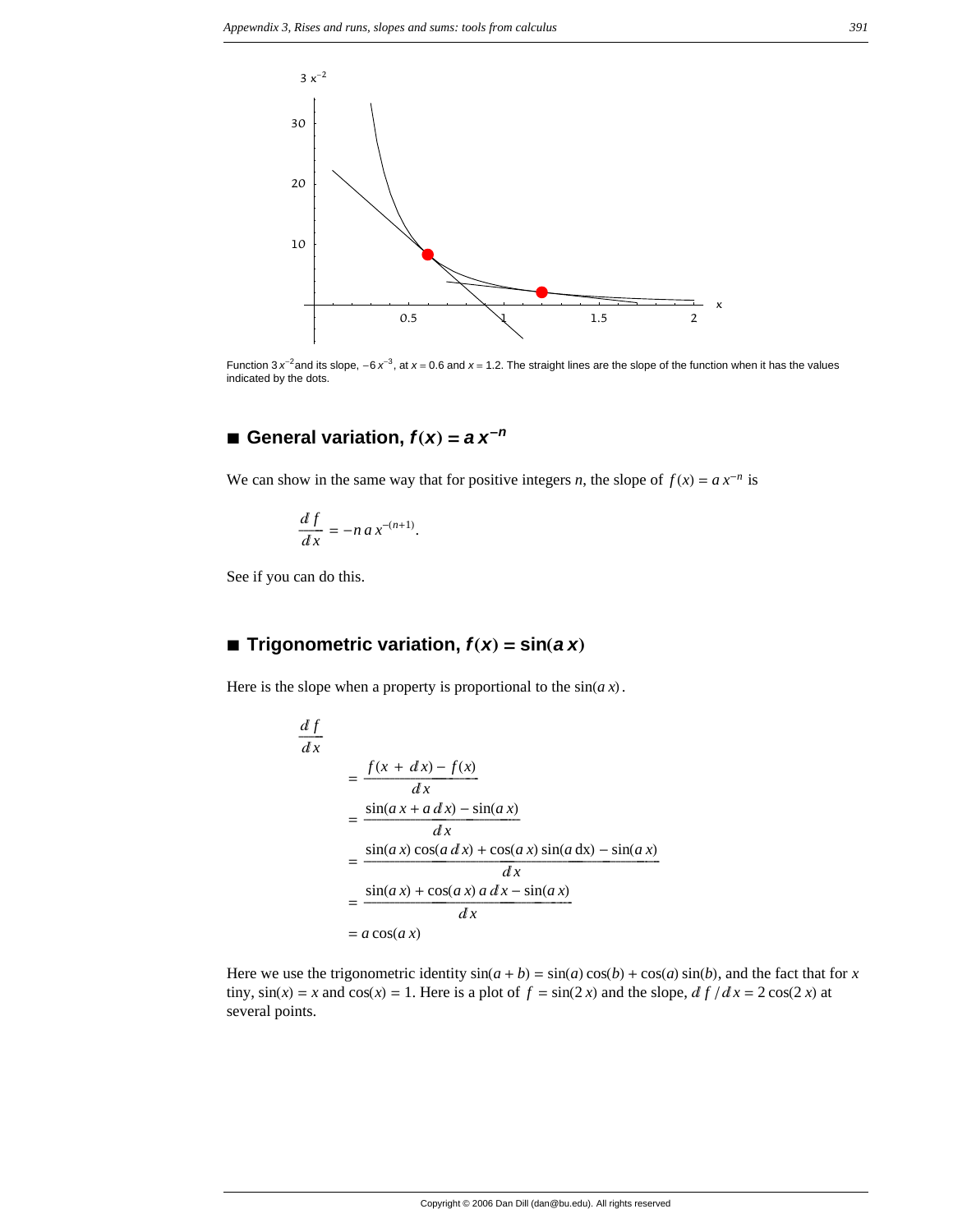

Function  $sin(2 x)$  and its slope,  $2 cos(2 x)$ , at  $x = 0.6$  and  $x = 1.2$ . The straight lines are the slope of the function when it has the values indicated by the dots.

## $\blacksquare$  **Trigonometric variation,**  $f(x) = \cos(a \, x)$

Here is the slope when a property is proportional to the  $cos(a x)$ .

$$
\frac{df}{dx} = \frac{f(x + dx) - f(x)}{dx}
$$
  
= 
$$
\frac{\cos(ax + a dx) - \cos(ax)}{dx}
$$
  
= 
$$
\frac{\cos(ax)\cos(a dx) - \sin(ax)\sin(a dx) - \cos(ax)}{dx}
$$
  
= 
$$
\frac{\cos(ax) - \sin(ax) a dx - \cos(ax)}{dx}
$$
  
= 
$$
-a\sin(ax)
$$

Here we use the trigonometric identity  $cos(a + b) = cos(a) cos(b) - sin(a) sin(b)$ , and the fact that for *x* tiny,  $sin(x) = x$  and  $cos(x) = 1$ . Here is a plot of  $f = cos(3x)$  and the slope,  $df/dx = -sin(3x)$  at several points.



Function  $cos(3 x)$  and its slope,  $-3 cos(3 x)$ , at  $x = 0.6$  and  $x = 1.2$ . The straight lines are the slope of the function when it has the values indicated by the dots.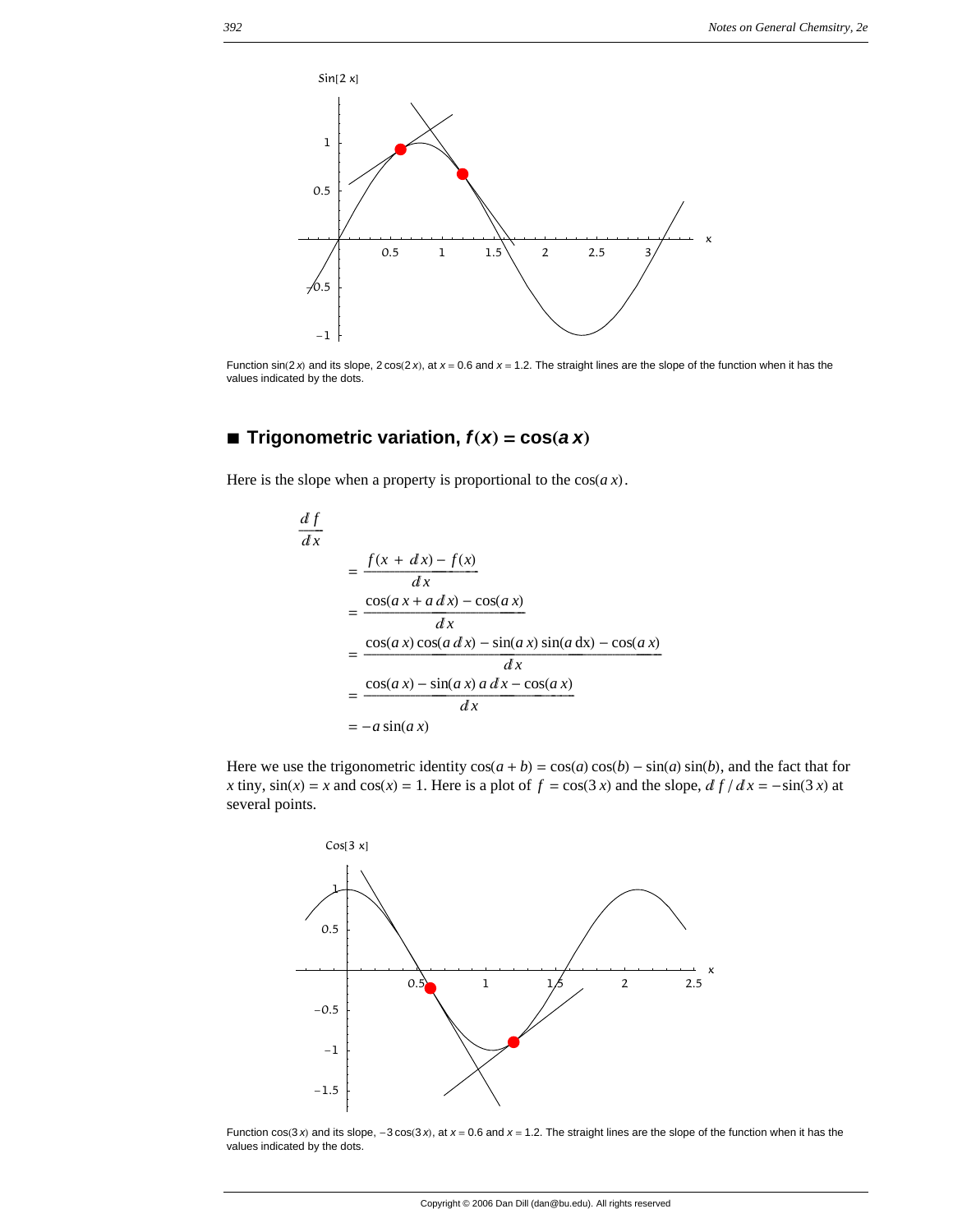#### **Sums**

Assume that a quantity represented by a function *f* depends on a variable *x*. We are often interested to know the effect of a large change,  $\Delta x$ , on the value of f. Let's introduce the notation  $\Delta f$  for the effect of a large change in *x* on  $f(x)$ . A way to determine  $\Delta f$  is to sum up all of the small changes,  $df$ , that occur as x is changes throughout the large range  $\Delta x$ . This summing up is represented by the symbol  $\int$  (for *Sum*) as follows.

$$
\Delta f = \text{change in } f \text{ due to large change } \Delta x = \int_{f(x)}^{f(x + \Delta x)} df = f(x + \Delta x) - f(x)
$$

The *key idea* is that the way to use this relation is to interpret the small changes,  $df$ , being summed to be the product of a slope,  $df/dx$ , and a small change in conditions,  $dx$ ,

$$
df = \frac{df}{dx} dx,
$$

and then to work backwards to see which function  $f(x)$  has  $df/dx$  as its slope. You may want to read the last sentence again. It really is the key to determining the cumulative effect of successive small changes.

Here is an example. In some chemical reactions a reactant, A, disappears at a rate proportional to the square of its concentration, [A]. We can express this as

$$
\frac{d\left[\mathbf{A}\right]}{dt} = -k\left[\mathbf{A}\right]^2,
$$

where the minus sign takes care of the fact that the concentration *decreases* with time. Tis expression says that the small change in concentration,  $d[A]$ , that occurs during the passage of the small amount of time,  $dt$ , is proportional to the square of the concentration *at the time of the change*. Since [A] thereby changes as time passes, so to does the rate. We can rearrange this expression to

$$
-\frac{d[A]}{[A]^2} = k dt.
$$

In this form we can see how to sum the change in concentration that takes place over a large change in time, say from  $t = 0$  to  $t$ . The sum on the right hand side is just  $k$  times the total elapsed time,  $k(t-0) = k t$ . To evaluate the sum on the left hand side, we interpret it as

$$
df = \frac{df}{dx} dx \to df = \frac{df}{d[A]} d[A] = -\frac{1}{[A]^2} d[A],
$$

That is, we interpret  $-1/[A]^2$  as the slope  $df/d[A]$  of an (as yet unknown) function of the concentration. That is, this interpretation means that what we need to know is which function of  $[A]$ has as derivative  $-1/[A]^2$ .

From our analysis of derivatives, we know the answer:  $-1/[\text{A}]^2$  is the derivative of  $1/[\text{A}]$ . This means that  $f = 1/[\text{A}]$ , and so the sum on the left hand side is

$$
\Delta f = f(x + \Delta x) - f(x) \to \frac{1}{[A] \text{ at } t} - \frac{1}{[A] \text{ at } t = 0} = \frac{1}{[A]_t} - \frac{1}{[A]_0}.
$$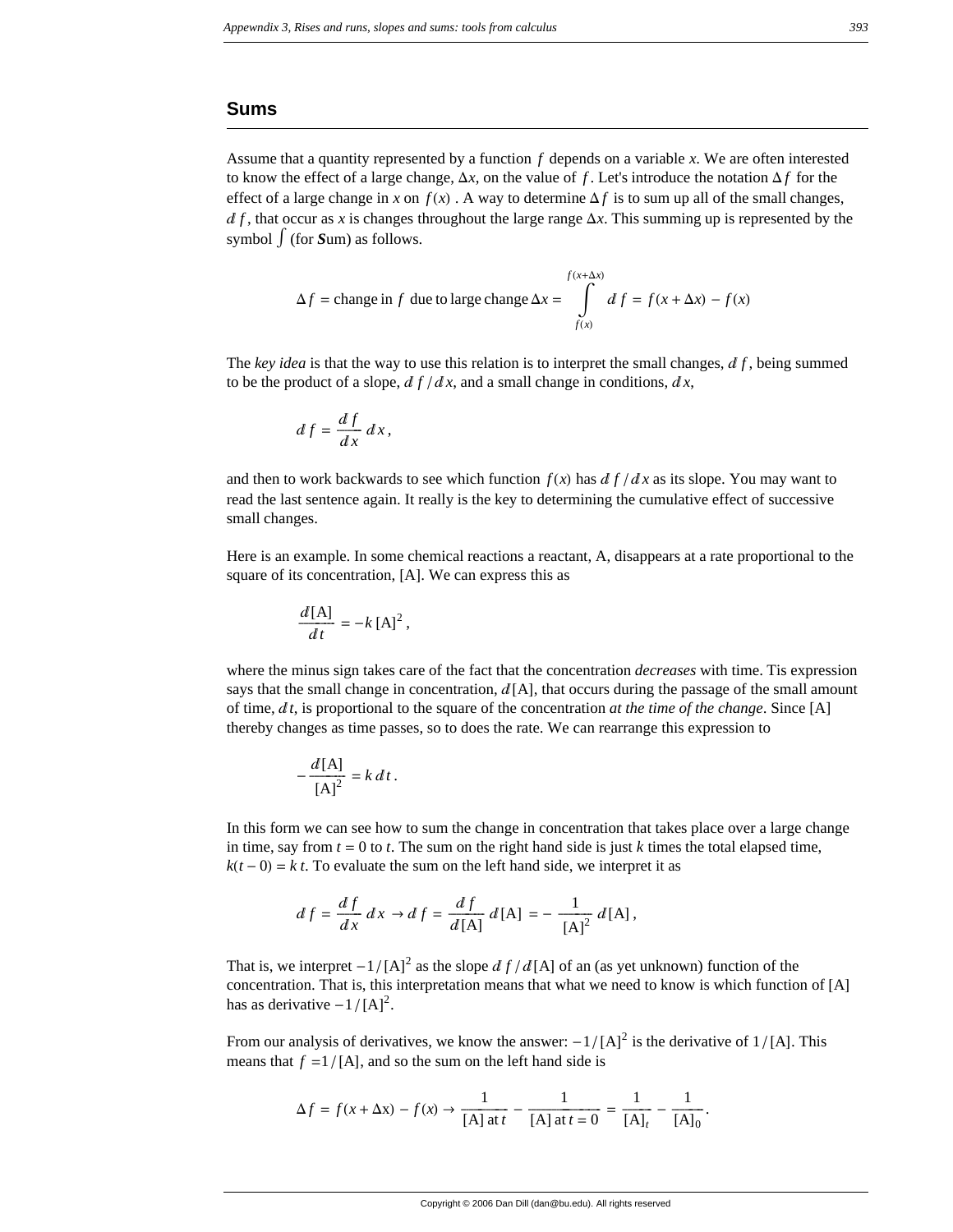In this way we get an explicit expression for the cumulative change in  $-1/[A]^2$  as concentration changes continuously from  $[A]_0$  to  $[A]_t$ . In this example the result is the expression

$$
k t = \frac{1}{[A]_t} - \frac{1}{[A]_0}
$$

relating the concentration of A at any time *t* to its initial concentration.

This example illustrates the general procedure for doing sums. It is less systematic than getting expressions for slopes, that is, than evaluating derivatives. The key idea is always the same, to look at what is being summed in terms of a slope and then to figure out which function has that as its slope.

### **A remarkable special case:**  $f(x) = \ln(x)$

How should we handle the sum

$$
\int_{f(x)}^{f(x+\Delta x)} df = \int_{x}^{x+\Delta x} \frac{1}{x} dx ?
$$

That is, what function has as its derivative

$$
\frac{df}{dx} = \frac{1}{x}?
$$

Neither  $f(x) = x^n$  nor  $f(x) = x^{-n}$ , for positive integer *n* will do. This is a real puzzle. In fact, there is *no* analytic explicit functional form that has as its derivative  $1/x$ . What do we do? What we do is to *define the answer in terms of the sum*. The sum is known as the *natural logarithm,*

$$
\ln(x) \equiv \int_{1}^{x} \frac{1}{x} \, dx \, .
$$

with the understanding that  $x > 0$ . Such a definition is known as an *integral representation* of a function.

Here is a plot that shows that the sum is indeed  $ln(x)$ .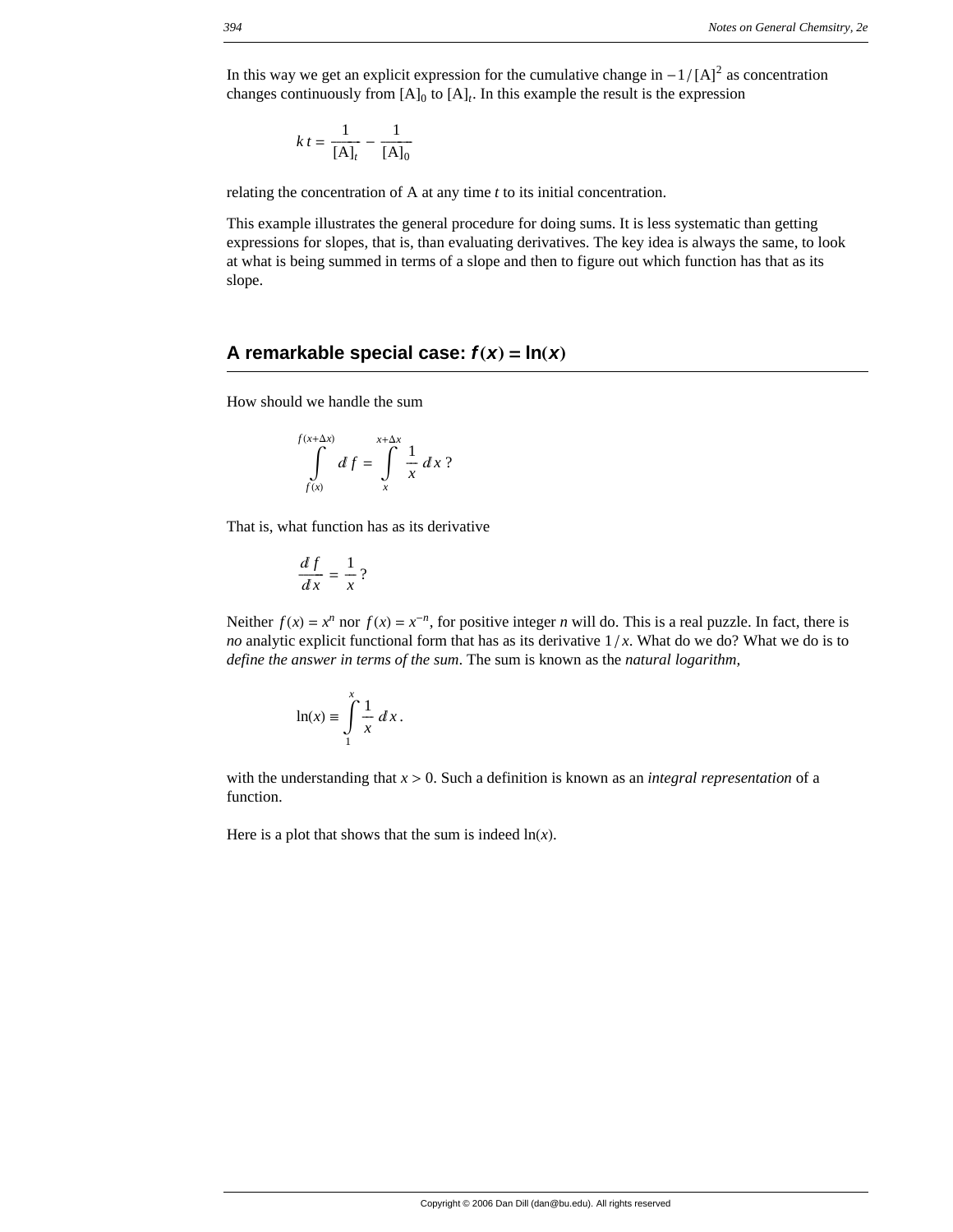

Function log(x) and its slope,  $1/x$ , at  $x = 0.7$  and  $x = 2$ . The straight lines are the slope of the function when it has the values indicated by the dots.

The plot was constructed using the values of  $log(x)$  for the curve and the values  $1/x$  for the slope. In this way we confirm graphically that the natural logarithm is a function defined in terms of a sum—what is called an *integral representation*.

But how do we compute such a sum? The answer is to compute it by breaking the sum up into pieces. If the pieces are large, our answer for the sum will not be very accurate. As we make the size of each piece smaller, by adding more pieces, the answer gets better quite quickly. We will see just how to do this during the discussion of work done by an expanding gas, but for now, let's realize that every time we press the  $log(x)$  button on our calculators, the calculator evaluates the sum for us to get the numerical values.

#### *x*  $\dot{A}$  (1 / **x**) d **x**

The place to begin is to recall the just what a logarithm is. The *logarithm*, *y*, of a *number*, *x*, to a *base*, *b*, is the power to which the base must be raised to equal the number,

 $x = b^y$ 

Expressed differently,

 $log_b(x) = y$ 

In numerical calculations, we usually work with logarithms in the base  $b = 10$ , and often abbreviate  $log_{10}(x)$  simply as  $log(x)$ , that is, without writing the value of the base.

#### **Base of the natural logarithm:** *e*

The first question that you may have about the natural logarithm is what is the base? We can determine this by noting that, from the definition of the logarithm, the logarithm to base *b* of the base *b* is always 1,

$$
\log_b(b)=1\,,
$$

since  $b = b<sup>1</sup>$ . This means we can determine the numerical value of the base of the natural logarithm by finding the value of *x* for which the sum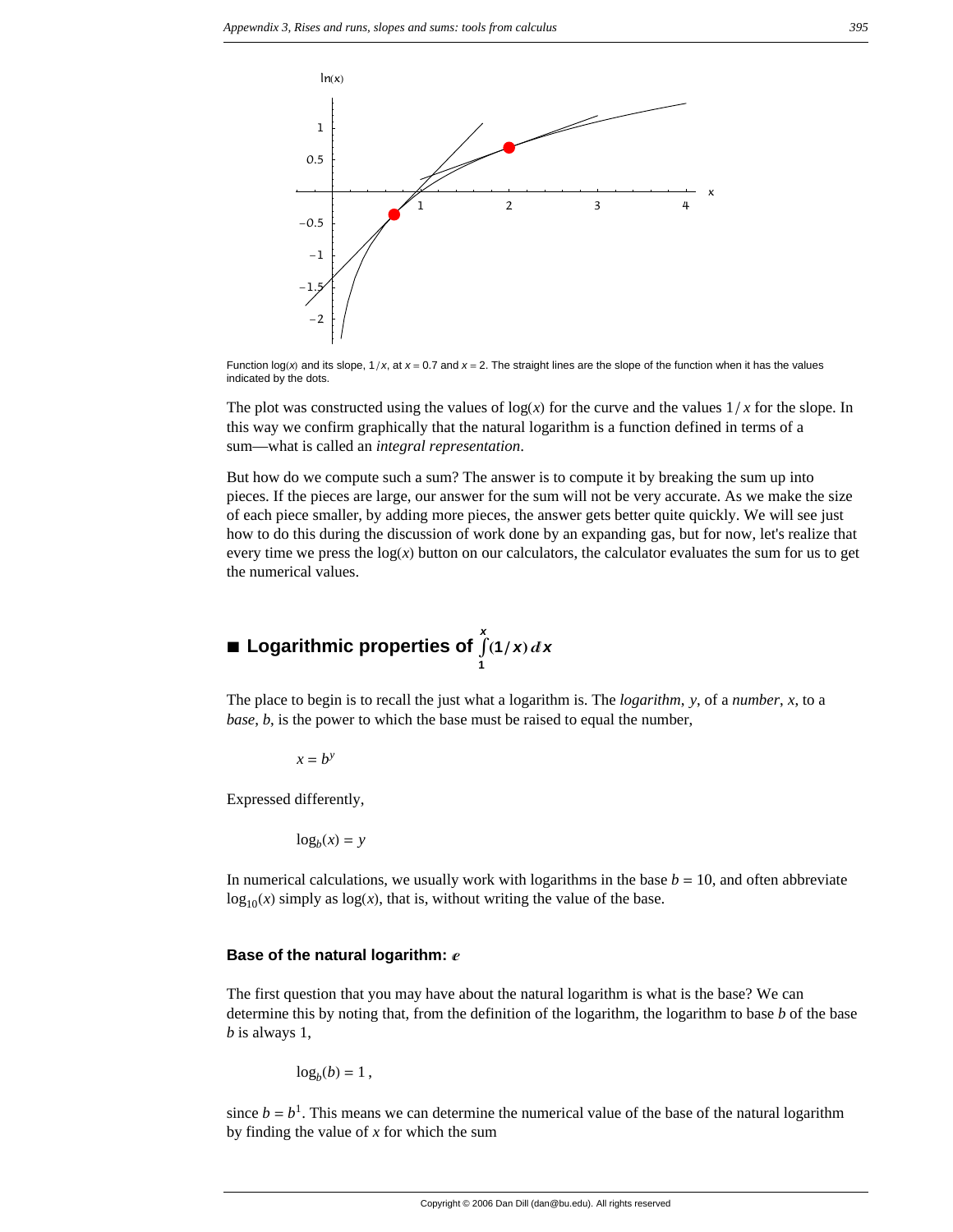$$
\int\limits_{1}^{x}\frac{1}{x}\,dx
$$

is one. This number is called  $e$  and has the value  $e = 2.71828$ .

$$
1 = \int_{1}^{e} \frac{1}{x} \, dx
$$

Numerical calculations with natural logarithms are conveniently done by expressing them in terms of base 10 logarithms. Here is how to do this. Any number can be written as

 $x = 10^{\log(x)}$ ,

in terms of its base 10 logarithm. Taking the natural 1ogarithm of both sides, we get

$$
\ln(x) = \ln[10^{\log(x)}] = \log(x)\ln(10)
$$

Since  $ln(10) = 2.30259$ , this expression means that

$$
\ln(x) = 2.30259 \log(x)
$$

This is a very useful formula in numerical calculations with logarithms, and is worth memorizing.

#### **Logarithmic properties of the natural logarithm**

From the definition of a logarithm, two key properties follow:

$$
\log_c(a b) = \log_c(a) + \log_c(b),
$$

since  $c^{\log_c a} c^{\log_c b} = c^{\log_c a + \log_c b}$  and

$$
\log_c(1/a) = -\log_c(a),
$$

since  $1/a = a^{-1}$ . (These properties are true for any base, and so an unspecified base *c* is used in these relations.) From these properties, we can get the other properties of logarithms. For example, we can show that

$$
\log_c(a/b) = \log_c(a) + \log_c(1/b) = \log_c(a) - \log_c(b)
$$

by using the two key properties, and we can show that

$$
\log_c(a^b) = b \log_c(a)
$$

by interpreting  $a^b$  as the product of *a* times itself *b* times, and then repeatedly using the relation for the logarithm of a product.

$$
\log_c(a^b) = \log_c(a \, a \dots a) = \log_c(a) + \log_c(a) + \dots + \log_c(a) = b \log_c(a)
$$

These key properties are what we need to confirm that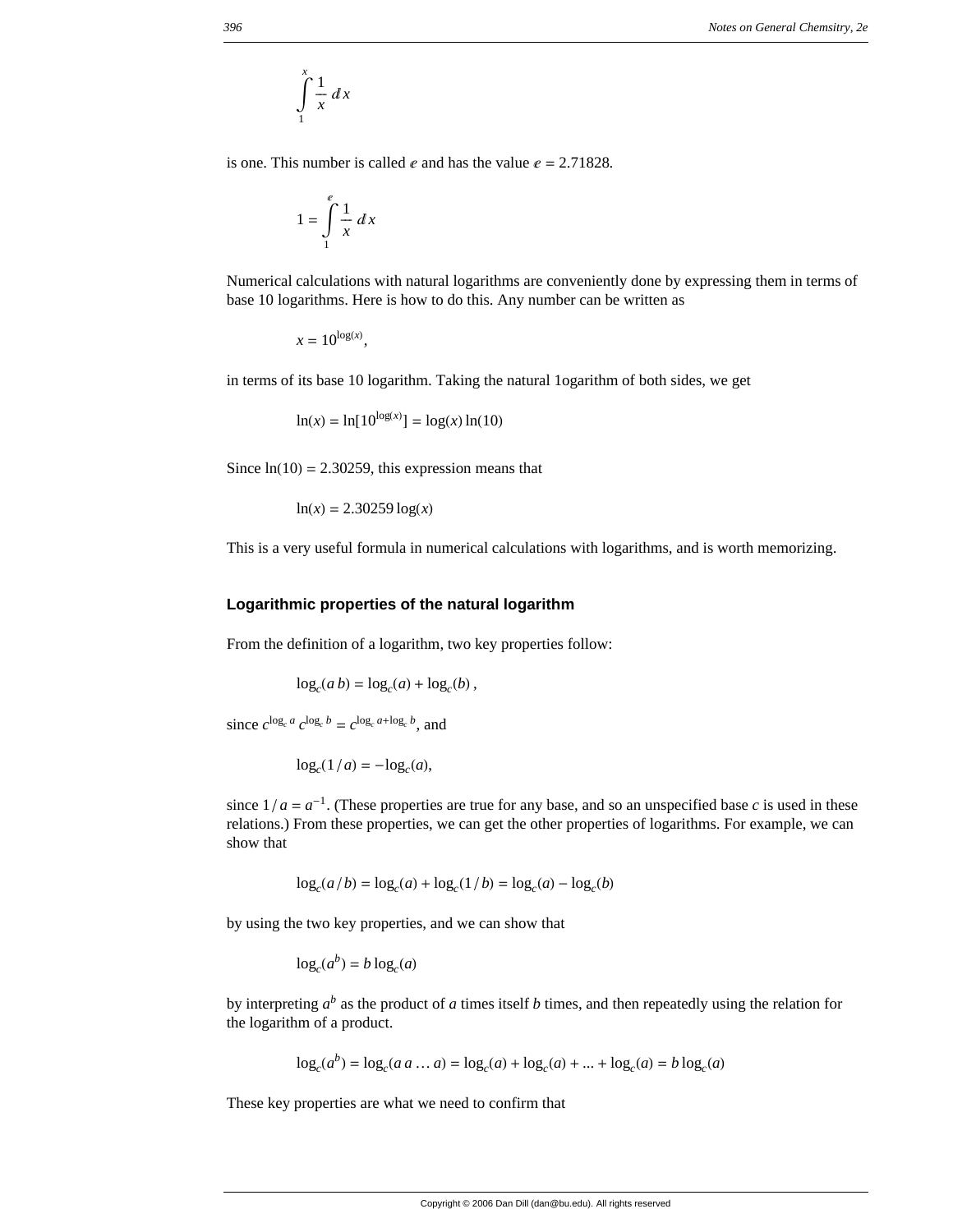$$
\int\limits_{1}^{x}\frac{1}{x}\,dx
$$

is in fact a logarithm. That is, what we need to do is to show that the sum satisfies the two key properties of logarithms. The details given below are not at all essential to using our results, but should you want to follow along, they do show how powerful the basic ideas of "slopes and sums, rises and runs" that we have developed here are.

#### **Natural logarithm of a product**

Using the integral representation, the logarithm of a product is

$$
\ln(a b) \equiv \int_{1}^{ab} \frac{1}{x} dx.
$$

We can break the sum up into the piece from 1 to *a*, and the piece from *a* to *a b*.

$$
\ln(a b) \equiv \int_{1}^{a} \frac{1}{x} dx + \int_{a}^{a b} \frac{1}{x} dx
$$

The first piece is  $ln(a)$ , by our definition of the natural logarithm. This means what we have to do is to show that the second piece is  $\ln(b)$ . We can do this by changing the scale from *x* to  $y = x/a$ . This change means a small change in  $dx$  is equivalent to  $a \, dy$ , that  $x = a$  corresponds to  $y = 1$ , and that  $x = a b$  corresponds to  $y = b$ . With these values, we can write the second piece as

$$
\int_{a}^{ab} \frac{1}{x} dx = \int_{1}^{b} \frac{1}{a y} a dy = \int_{1}^{b} \frac{1}{y} dy
$$

The last sum is, by our definition,  $\ln(b)$  and so we have shown that

$$
\ln(a\,b) = \ln(a) + \ln(b)
$$

#### **Natural logarithm of a reciprocal**

Now let's consider the logarithm of an inverse,

$$
\ln(1/a) \equiv \int_{1}^{1/a} \frac{1}{x} dx.
$$

The key step in working with this expression is to realize that if we carry out a sum in the opposite direction, the value of the sum changes sign. To see this, note that

$$
\int_{f(x+\Delta x)}^{f(x)} df = f(x) - f(x+\Delta x) = -[f(x+\Delta x) - f(x)] = -\int_{f(x)}^{f(x+\Delta x)} df
$$

This means we can write